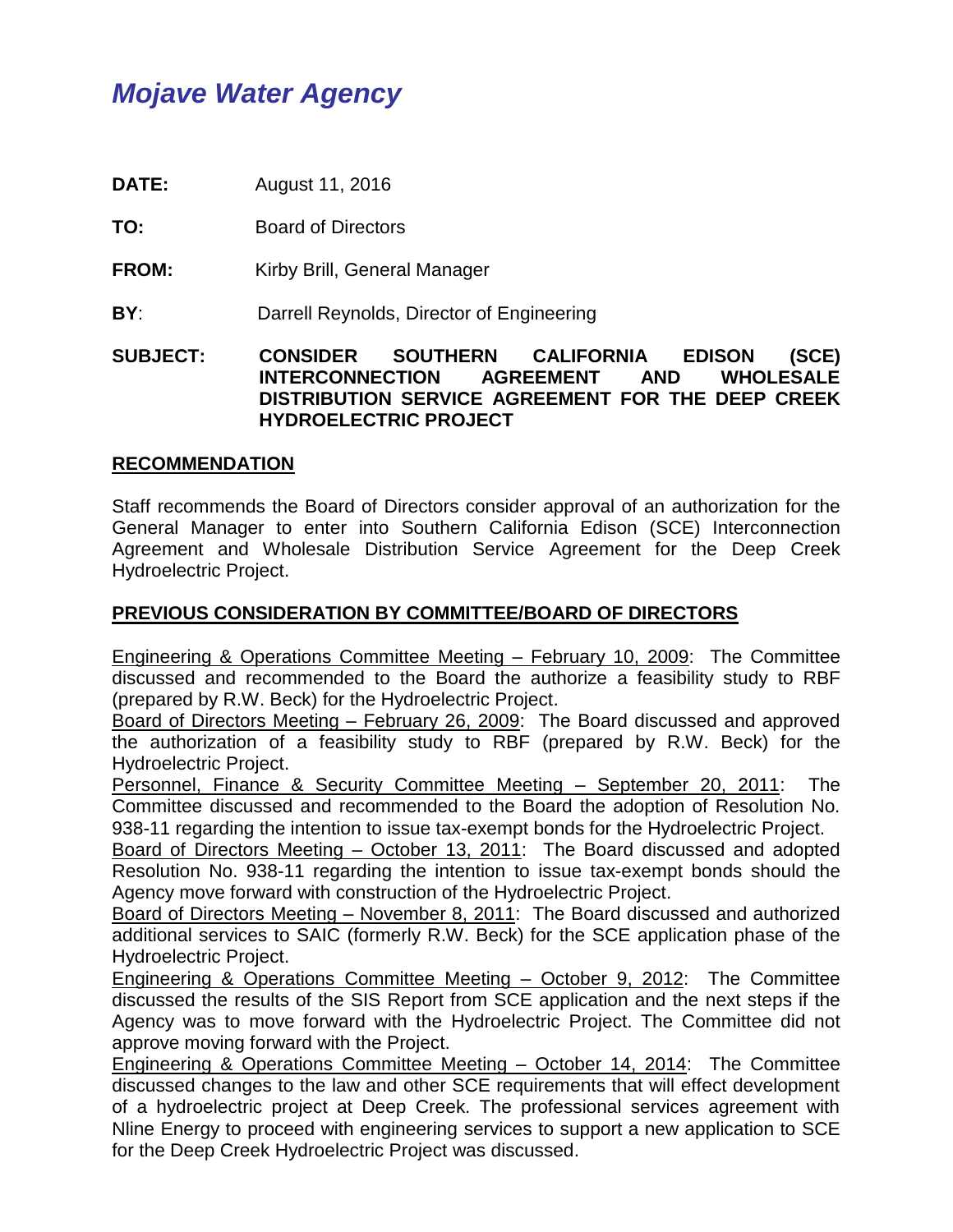Board of Directors Meeting – November 6, 2014: The Board discussed the Deep Creek Hydroelectric Project and continued the item until the next Board meeting after the next Personnel, Finance & Security Committee Meeting to allow further discussion at the Committee.

Personnel, Finance & Security Meeting – November 18, 2014: The Committee discussed the Deep Creek Hydroelectric project revenue projections.

Board of Directors Meeting – December 11, 2014: The Board discussed the financial projections of a proposed hydroelectric turbine at Deep Creek. The Board approved a professional Services contract for NLine Energy to produce a 50% design and submit an interconnection Application with SCE.

Engineering & Operations Committee Meeting – July 12, 2016: The Committee reviewed the 50% design, cost estimates, SCE Interconnection cost, and financial projects while considering entering into Interconnection Agreements with SCE. The Committee discussed NLine Energy's Phase II additional engineering services contract for final design through Bid Award. The Committee recommended these to the Board for consideration.

Engineering & Operations Committee Meeting – August 9, 2016: The Committee reviewed the SCE Interconnection Agreement and Wholesale Distribution Service Agreement.

# **BACKGROUND AND ANALYSIS**

## **Project Description:**

The Deep Creek Hydroelectric Project is located at the existing Flow Control Facility just south of the Central Operations Facility on Deep Creek Road in Apple Valley. The proposed hydroelectric project will be constructed as a 20 cfs, 0.82 MW, 2 nozzle horizontal pelton turbine with induction generator powerhouse facility just east of the existing 48" PRV vault. Maximium annual flow through the Turbine at 20 cfs is 14,500 AF. SCE interconnection facilities will be constructed to the site.

## **Why this Project?**

The Morrongo Basin Pipeline begins at the Antelope Siphon off the California State Water Project Aqueduct. The Morrongo Basin pipeline from the Antelope Siphon to the Rock Springs Outlet on the Mojave River is a 54" pipeline. At this location, the 48" Deep Creek Pipeline connects to the Morrongo Basin Pipeline (this pipeline continues on to the Morrongo Valley). The 48" Deep Creek Pipeline transports SWP water south along the Mojave River to a flow control valve and outlet in the Mojave River. The difference in elevation from the Antelope Siphon to the Deep Creek Outlet is approximately 530 ft (230 psi). In order to discharge SWP water into the Mojave River this pressure has to be decreased. This is done through the 30" pressure reducing sleeve valve flow control facility. This energy (pressure) is dissipated (unused). Alternatively, this same water being recharged into the groundwater basin at the Deep Creek site can flow through a hydroelectric turbine at the same location to produce renewable-certified electricity instead, which can then be exported to SCE via an electrical interconnection to the nearby distribution lines and sold through a power purchase agreement.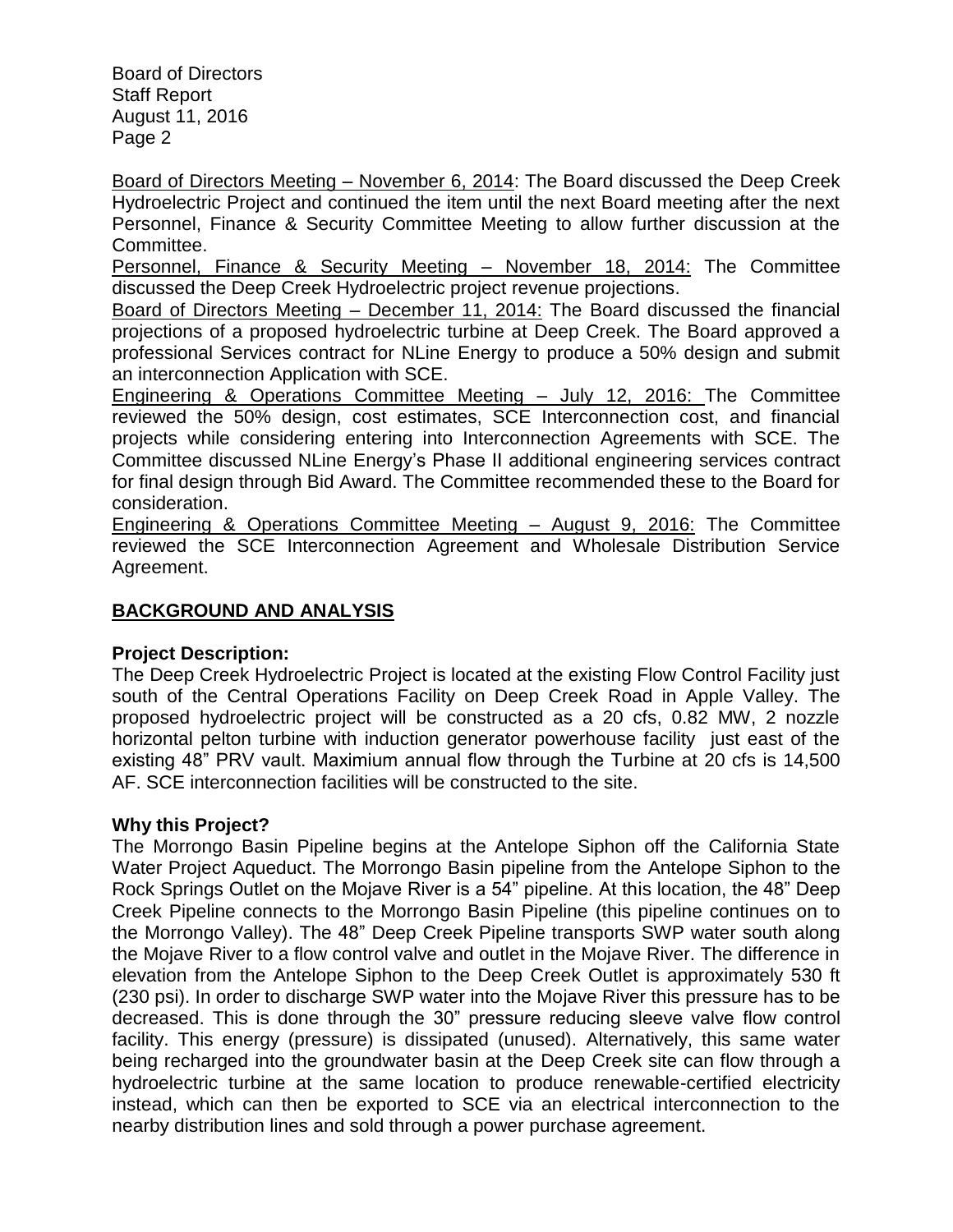#### **Actions by MWA to date:**

A renewable power options study was completed for the  $R<sup>3</sup>$  project by RBF/R W Beck in July 2009. That was followed up with a preliminary design report for the 2.6 MW Deep Creek Hydroelectric project in May of 2011. In September 2011, SAIC (formerly RW Beck) completed a SCE CREST Interconnection Application changing the size to a 1.5 MW Project to comply with the CREST Program sizing limitations. This was followed by executing a SCE System Impact Study (SIS) in November 2011. Pre-certification for renewable energy was received in February of 2012. The SCE SIS Report was completed by SCE in August 2012, the SIS report identified an interconnection cost of \$4.3 Million. In September 2012, SCE notified MWA of the Rule 21 Revisions and the "first posting of financial security" in the amount of \$636,000 being due by November 26, 2012 and if not received the application will be considered to be withdrawn.The project cost was now estimated to be \$9.3 million which included the interconnection cost. The total MWA costs to date for RBF, RW Beck, SAIC, and SCE application fee and SIS report was \$88,975. At the October 9, 2012 E&O meeting the The total project costs were discussed and the results of the SCE SIS Report along with the required financial security deposit. The E&O Committee did not recommend to the Board payment of the financial security to SCE.

Beginning in 2014, NLine Energy (ACWA Approved Preferred Provider) was retained to reevaluate the site and determine through successive analysis of both the SCE grid interconnection costs, that a smaller, 0.8 MW generator would avoid costly upgrades to the SCE facilities. In November 2014, new feasibility studies were reviewed by E&O committee and PF&S committees which lead to a decision by the Board in Dec 2014 to authorize Phase I design services for the Deep Creek Hydro with NLine Energy. NLine Energy has now completed the 50% design and report, processed and received the FERC exemption determination, completed and filed the CEQA notice of exemption, completed the SCE interconnection application and received back SCE interconnection Report with Interconnection costs, and has received from the SCE the Interconnection Agreement & the Interconnection Facilities and Financing Agreement for a 0.8 MW hydroelectric project. In June 2016 SCE notified MWA that the interconnection costs would be \$252,000. This cost was \$4 million less than the 2012 SCE interconnection costs.This information was then reviewed by the E&O Committee in July 2016.

#### **Why consider this now?**

There are several time sensitive factors to consider related to the next steps for this project. First, the SCE grid in the vicinity of Deep Creek recharge site recently purged the interconnection queued projects making available 1.1 MW of grid capacity. The SCE grid is unlikely to remain unconstrained as more solar developments are installed in the surrounding area. The existing interconnection application reserves only a temporary spot in the queue for the Deep Creek Hydro project which is unlikely to be available again the near future. Second, the ReMAT and RESBCT tariffs are unlikely to remain available in the coming years as the state-wide renewable energy goals are met and exceeded; future rates are likely to be much less generous than the rates offered in these existing tariffs. Third, this Deep Creek Hydrelectric Project has now completed FERC requirements, CEQA requirements, and 50% design.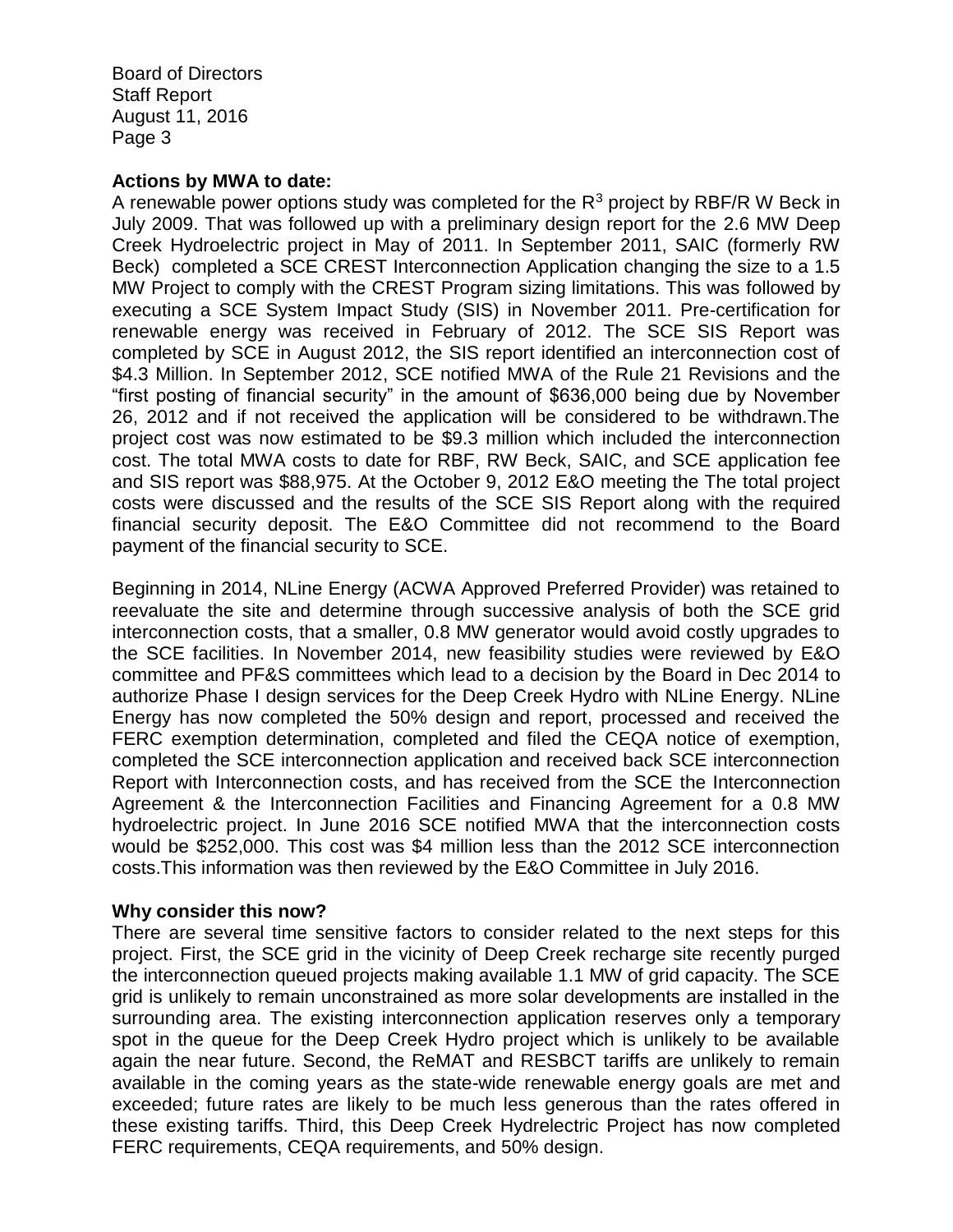#### **SCE Agreements:**

The SCE Interconnection Agreement (GIA) and the Wholesale Distribution Service Agreement (DSA) have been provided to MWA for execution.

The Interconnection Agreement is a standard agreement developed through the PUC that sets into motion the construction of Interconnection improvements by SCE, payment of the cost by MWA of these interconnection facilities (\$252,600), payment of SCE Power Purchase Agreement deposit (\$20 per KW nameplate capacity = \$15,200), payment of SCE interconnection Application deposit (\$30,000) and specify the roles and responsibilities for this interconnection with the SCE grid. This Agreement means: 1) that SCE has complied with Fast Track Process pursuant to Section F.2 of Rule 21 and MWA will continue with the interconnection process, 2) This is not an Agreement to purchase power, 3) The term of the Agreement is 35 years, 3) MWA my terminate the Agreement at any time with 20 day notice, 4) Identifies and itemizes the Interconnection costs of \$252,400 MWA will be required to pay, 5) Identifies a milestone In-service date of Oct 3, 2017 which can be extended by mutual consent, 6) Identifies the acceptable security or payment guarantee for the interconnection costs, 7) specifies insurance requirements.

The Wholesale Fistribution Service Agreement is also a standard SCE agreement. It sets a service commencement date of October 17, 2017. It requires; 1) MWA to take and pay for distribution service by provisions of Tariff, 2) 5 year forecasts of monthly deliveries, 3) payment of monthly interconnection facility charge and monthly distribution upgrade charges, 4) the participation in ISO congestion Management and special conditions protection systems resulting in shut down of the facility, 5) that the if there are 2 consecutive years on nonuse that the Agreement can be terminated.

If the Board authorizes the General Manager to enter into these agreements with SCE, then MWA will also logically move forward with final design and preparing bid and construction documents.

#### **Final Decision to Construction the Hydroelectric Facility:**

With receiving the SCE interconnection response/report and the interconnection costs the total project costs can be evaluated and the Board will determine whether to enter into the SCE Interconnection Agreement and Wholesale Distribution Agreement. If the Board decides to enter into these SCE Agreements, then MWA will need to complete the final designs in preparation for bidding out the construction and procuring the turbine and generator. The next decision point will be when the Board is asked for authorization to bid this project or procure equipment for this project. The final decision point to continue this project by the Board will be the decision to award (or not to award) a construction contract or authorization for procurement of the turbine & generator.

Prior to award of the construction/procurement contracts, staff will also present to the Board for consideration, the NLine Energy Phase III professional engineering services proposal for services through construction, startup & testing, and commissioning of the Deep Creek Hydroelectric facility.